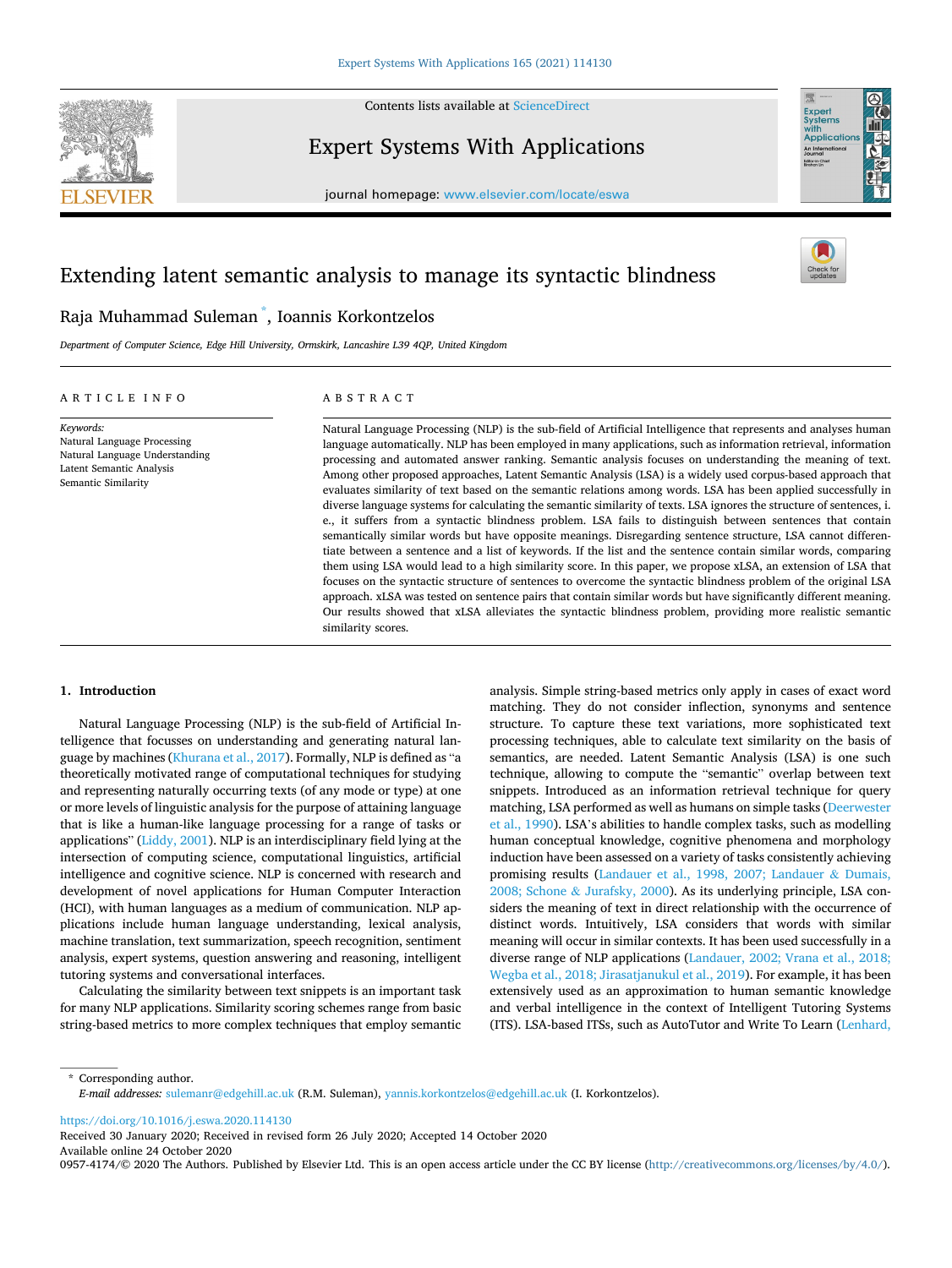### *R.M. Suleman and I. Korkontzelos*

[2008\)](#page-8-0), allow learners to interact with the system using a natural language interface. Even though LSA provides promising results in a multitude of applications, its major shortcomings come from the fact that it completely ignores syntactic information during similarity computations. LSA suffers the following inherent problems:

- 1) LSA is based on the semantic relations between words and ignores the syntactic composition of sentences. Consequently, it may consider semantically similar sentences with very different or even opposite meaning (Cutrone & [Chang, 2011](#page-7-0)).
- 2) LSA does not consider the positions of subject and object of a verb as distinct, while comparing sentences. For example, LSA considers the sentences "The boy stepped on a spider" and "The spider stepped on a boy" as semantically identical, although they are semantically opposite to each other.
- 3) LSA considers list of words as complete sentences, despite the lack of proper structure (Islam & [Hoque, 2010; Braun et al., 2017\)](#page-7-0). For example, "boy spider stepped" is considered equivalent to the sentences in (2), and LSA considers them as semantically identical.
- 4) LSA does not consider negation. Consequently, it cannot differentiate between two semantically similar sentences, but one contains some negation. For example, "Christopher Columbus discovered America" and "Christopher Columbus did not discover America". Negation inverts the sentence's meaning. However, LSA assigns a similarity score of more than 90% to this pair of sentences.

In this paper, we explore ways to enrich LSA with syntactic information to enhance its accuracy when comparing short text snippets. We employ Parts-Of-Speech (PoS) tags and Sentence Dependency Structure (SDS) to enrich the input text with syntactic information. Current trends in NLP research focus on Deep Learning. Neural network-based architectures are employed to model complex human behaviors in natural language. These methods have achieved top performance levels for many semantic understanding tasks, arguably due to their ability to capture syntactic representations of text ([Gulordava et al., 2018; Kun](#page-7-0)[coro et al., 2018; Linzen, Emmanuel,](#page-7-0) & Yoav, 2016; Hewitt and Mann[ing, 2019](#page-7-0)). Lately, a variety of models that produce embeddings that capture the linguistic context of words have been proposed, ranging from Word2vec ([Mikolov, 2013](#page-8-0)) to state-of-the-art transformer-based architectures, such as BERT ([Devlin et al., 2018](#page-7-0)) and XLNet ([Yang et al.,](#page-8-0)  [2019\)](#page-8-0). We evaluate our method against some of the current neural network-based methods, such as Universal Sentence Encoder (USE) ([Cer, 2018\)](#page-7-0), Bidirectional Encoder Representations from Transformers (BERT) [\(Devlin et al., 2018](#page-7-0)) and XLNet ([Yang et al., 2019](#page-8-0)). The results show that xLSA performs consistently better than these techniques on short text snippets.

The rest of the paper is organized as follows: Section 2 provides an overview of text similarity approaches and describes research work on enriching the LSA model with syntactic information. [Section 3](#page-3-0) introduces xLSA and provides details about the proposed extension to LSA. Section 4 describes the experimental settings and summarizes the results of the comparative analysis. [Section 5](#page-4-0) concludes the findings and proposes directions for future work.

# **2. Background and related work**

NLP methods aim at allowing computers to understand and manipulate language like humans do. NLP applications have been successful in opening new dimensions of Human-Computer Interactions (HCI).

# *2.1. Natural language understanding*

Natural Language Understanding (NLU) deals with tasks that extract structured semantic information from unstructured text or speech ([Braun et al., 2017](#page-7-0)). NLU breaks down natural language into a structured ontology, allowing computers to understand it and identify artefacts such as intents, semantics, sentiments etc. In the last years, NLU is an active area of research, due to its applications to HCI, especially with the recent popularity of semantic search and conversational interfaces, also known as chatbots (Pereira & [Díaz, 2019](#page-8-0)).

### *2.2. Text similarity approaches*

String similarity can be measured based on lexical or semantic analysis. Strings are lexically similar if they consist of the same sequence of characters. They are semantically similar if they have same meaning or are used in similar contexts. String-based similarity is evaluated on character composition and word sequence, whereas corpus-based similarity is evaluated on the basis of a large corpus. Knowledge-based similarity is determined on the basis of information in a semantic network (Gomaa & [Fahmy, 2013](#page-7-0)).

# *2.3. String-based similarity*

String-based similarity measures can be split in two major categories: character-based similarity measures and term-based similarity measures. Longest Common SubString (LCS) and Damerau-Levenshtein are among the most popular string-based similarity techniques. Characterbased techniques are of limited applicability, because they can only capture exact matches. Cosine and Jaccard similarity are two commonly used term-based similarity techniques.

# *2.4. Corpus-based similarity*

Corpus-based similarity approaches compute semantic similarity between two strings or words based on information gathered from a corpus, i.e., a large collection of text. Hyperspace Analogue to Language (HAL), Pointwise Mutual Information – Information Retrieval (PMI-IR) and Latent Semantic Analysis are some of the most popular corpus-based similarity approaches.

### *2.5. Knowledge-based similarity*

Knowledge-based similarity approaches evaluate word similarity based on information retrieved from semantic networks. WordNet is the most popular sematic network for computing knowledge-based similarity. Knowledge-based similarity measures can be divided in two categories: semantic similarity measures and semantic relatedness measures. Two words are semantically similar if they have the same meaning or are synonymous. Two words are semantically related if they are used in proximity. [Mohler and Mihalcea \(2009\)](#page-8-0) provided a comparison between corpus-based and knowledge-based similarity measures. According to their findings, the corpus-based approaches can be improved by accounting for corpus size and domain.

### *2.6. Latent semantic analysis (LSA)*

LSA considers the meaning of a document or a passage as directly associated to the occurrence of particular words in it. [Kuechler \(2007\)](#page-7-0)  provided a detailed overview of a number of information systems and business applications of textual data analysis that use LSA. It has been extensively used in reviewing the literature quantitatively, in computermediated textual data analysis, in customer feedback and interview analysis, and in knowledge repositories management [\(Evangelopoulos](#page-7-0)  [et al., 2012\)](#page-7-0). LSA assumes that words that have similar meaning are likely to occur in related pieces of text. LSA starts by populating a matrix of word count per sentence or paragraph. Each column represents a sentence or paragraph and each row represents a unique word. Singular Value Decomposition (SVD), a well-known dimensionality reduction method, is used to reduce the number of columns, preserving the similarity structure among rows. Words are matched by calculating the cosine similarity between two vectors, which ranges between zero and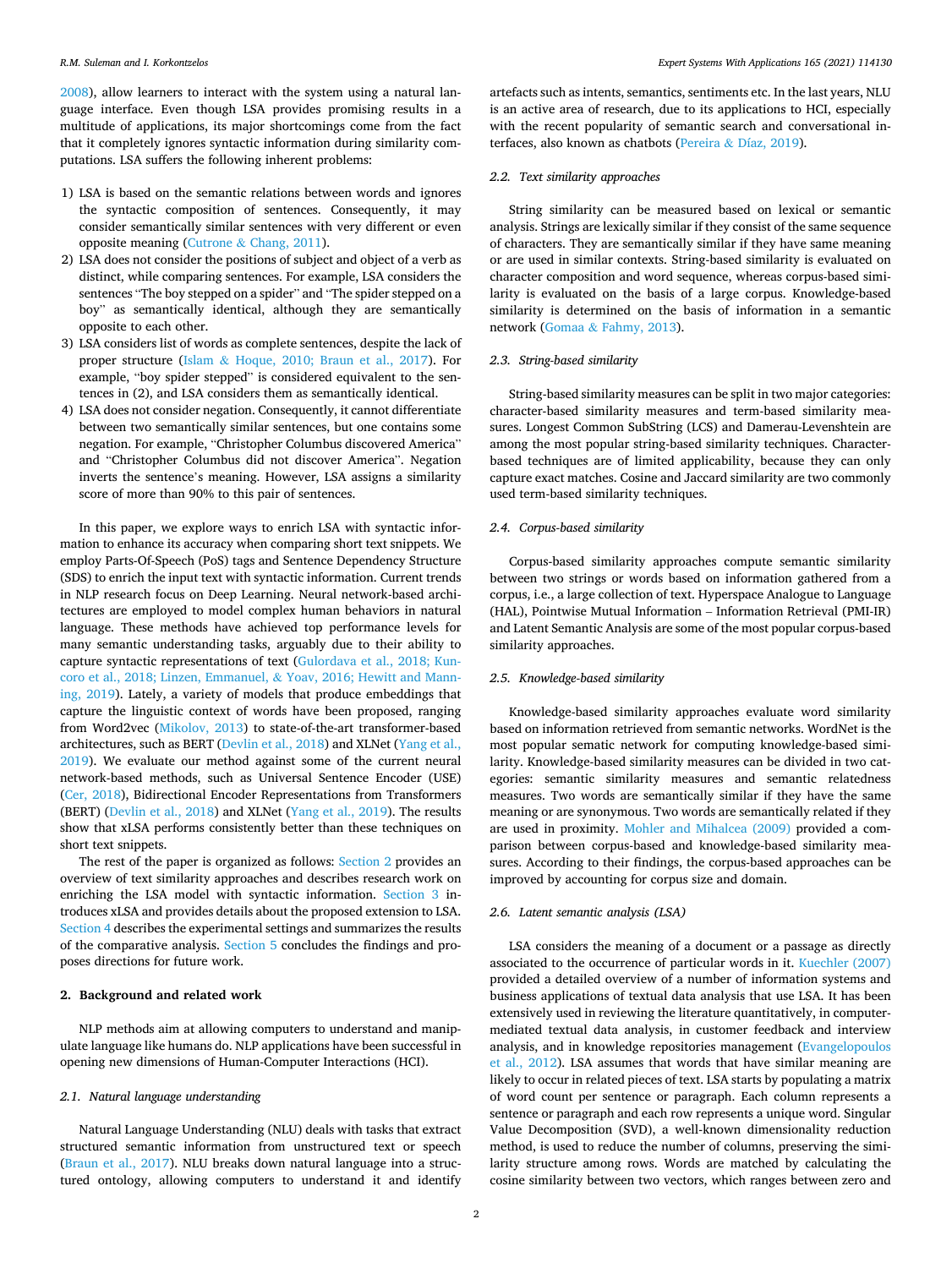<span id="page-2-0"></span>one (Landauer & [Dumais, 1997](#page-7-0)). LSA-based automated text grading systems have been shown to outperform or at least perform comparably with human graders in multiple experiments ([Toutanova et al., 2003\)](#page-8-0).

A range of approaches have been applied to enhance LSA with morphological and syntactic knowledge. The Tagged LSA (TLSA) ([Wiemer-Hastings et al., 2001\)](#page-8-0) added synthetic information to LSA. It considered a word together with its PoS tag as a single term, whereas the original LSA does not differentiate between different part of speech of the same word. The Syntactically Enhanced LSA (SELSA) (Kanejiya [et al., 2003\)](#page-7-0) is similar to the TLSA. This method populates a matrix where each row consists of a focus word and the PoS of the previous word and each column corresponds to a document or sentence. The Parts-Of-Speech Enhanced LSA (POSELSA) ([Kakkonen et al., 2006\)](#page-7-0) focused on enhancing LSA by adding PoS information. The technique used three Word by Context Matrices (WCM) for each word. The first entry was for the PoS tag of a focus word, the second entry was for the PoS tags of the focus word and its preceding word, whereas the third entry was for the PoS tag of the focus word and its succeeding word. Results showed that using parts-of-speech improved accuracy by 5% to 10% in comparison to the original LSA. However, the computational complexity of POSELSA was very high. The Polarity Inducing LSA ([Yih](#page-8-0) 

[et al., 2012\)](#page-8-0) introduced the notion of polarity, allowing the system to handle two opposite relationships between words, i.e., synonyms and antonyms. As part of a modified LSA that was applied for automatic Arabic essay scoring, TF-POS was proposed. TF-POS is a transformed version of Term Frequency-Inverse Document Frequency (TF-IDF) that combines PoS tagging with TF to add syntactic information into the vectors of words (Mezher & [Omar, 2016\)](#page-8-0). The model was trained on 488 student answers and tested on 183 answers. The results showed enhancements in the Modified LSA score, when compared to original LSA scores.

The methods for enhancing LSA, that were described above, add syntactic information to the data used to train LSA models. Some approaches have only used PoS tags, whereas others have combined PoS tags with SDS information to enrich their training data. Our research focuses on the task of calculating semantic similarity of short sentences. To address it, we introduce a wrapper around LSA. We do not train our own model, but use an existing LSA model trained on the UMBC Web-Base corpus [\(Han et al., 2013\)](#page-7-0). We use syntactic information of the input tokens to generate corresponding candidates for LSA comparison. The results of token-pair comparisons are then combined to generate an overall semantic similarity score for the input sentences.



**Fig. 1.** xLSA Execution Flow.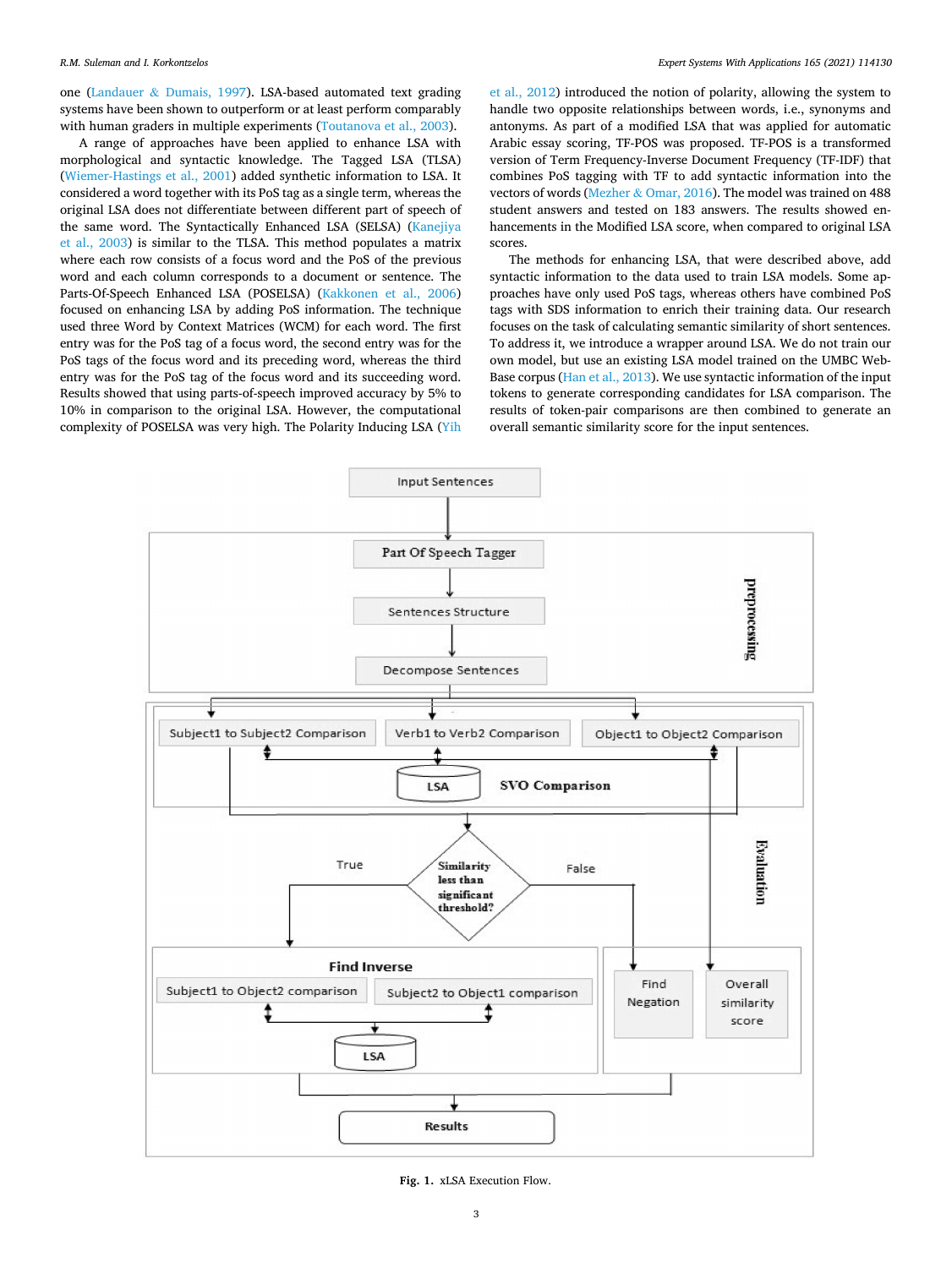# <span id="page-3-0"></span>**3. Extended Latent semantic analysis (xLSA)**

### *3.1. xLSA overview*

Given LSA's syntactic blindness problem, we propose an algorithmic extension to address it by combining Sentence Dependency Structure (SDS) and Parts-of-Speech (PoS) tags. The proposed algorithm has been developed for the English language and validated over a test set of sentences, collected from various corpora ([Bowman et al., 2015; Young](#page-7-0)  [et al., 2014\)](#page-7-0). [Fig. 1](#page-2-0) shows the flow of the proposed system.

A sentence is a complete thought in written, consisting of a subject and a predicate. The subject is "a person, thing or place that is performing some action", whereas the predicate describes this action. The simplest form of the predicate is just a verb, e.g., in the sentence *"I breathe."*. A more complex predicate can include an object, i.e., "a noun or pronoun that can be affected by the action of a subject". Simple sentences in English follow the Subject-Verb-Object (SVO) rule, where the verb shows the relationship between the subject and the object. xLSA uses SDS and PoS tags to identify the Subject, Verb and Object in a sentence along with their asymmetric relationships. This information is used to calculate the similarity of two sentences, by matching the SVO structure. xLSA works in two phases: (i) the pre-processing phase and (ii) the evaluation phase. The pre-processing phase tokenises the input sentences and assigns a PoS tag to each token. For each input sentence, it also computes its SDS, that is then used in the evaluation phase to determine the structural similarity among the input sentences.

Our method uses PoS tagging, SDS and Sentence Decomposition to enrich the sentences for comparison. For tokenisation and PoS tagging, the system uses the spaCy Tokenizer and the spaCy PoS tagger, respectively (Honnibal & [Johnson, 2015](#page-7-0)).

PoS ambiguity refers to cases where the same form of a word may occur in text with different PoS. For example, in the sentence "the boy steps on the spider", "steps" is a verb describing the boy's action, whereas in the phrase "the steps are broken" the same word is a noun. PoS ambiguous words, such as "steps", can have different PoS and meaning dependent on their context. The spaCy PoS tagger can handle PoS ambiguity, and [Fig. 2](#page-4-0) shows an example.

Dependency grammar is a class of modern syntactic theories, based on dependency relation [\(Nivre, 2005\)](#page-8-0). Dependency is a formalism that represents relations between words as directed links. Verbs are considered structural centres of clauses and other structural units link with verbs by directed links. Dependency structure provides information about grammatical functions of words in relation to other words in the sentence. The English language has four types of sentences:

- 1) Simple sentences
- 2) Compound sentences
- 3) Complex sentences
- 4) Compound-complex sentences

Complex, compound and compound-complex sentences are broken down into simple sentences for SVO comparison (Adhya & [Setua, 2016](#page-7-0)). The spaCy library is used to generate the Dependency Structure of input sentences. Dependency Structure provides the system with information about sentence structure, to ensure that the provided input has a proper sentence format. The results are used to check whether the input is a proper sentence or an arbitrary list of words.

During Decomposition, the sentences are split into subjects, verbs and objects. In case of active-voice sentences, the spaCy library uses the "Nominal Subject" and "Direct Object" tags to specify the subject and object, respectively. To deal with the passive-voice sentences, spaCy denotes subjects and objects as "Nominal Subject (Passive)" and "Object of Preposition", respectively. As mentioned earlier, the spaCy library is capable of resolving PoS ambiguity, ensuring that the *root* verb of a sentence is identified correctly. Nouns that are the right descendants of the root verb are considered as objects and nouns that appear before the root verb, i.e., the left descendants, are considered as subjects. At this stage, we compute Subject-Verb Agreement (SVA) for each sentence. SVA is an NLP task useful for Grammatical Error Detection (GED) ([Leacock et al., 2010; Enguehard et al., 2017; Wang and Zhao, 2015](#page-8-0)). SVA entails that the subjects and verbs in a sentence must agree on their multiplicity, i.e., a singular verb takes a singular subject and a plural verb takes a plural subject. During sentence decomposition, we create a list of subjects and verbs in the input sentences along with their relational dependencies. This information is used to assign an SVA flag to each sentence, specifying whether there is number agreement between its subject and verb.

In succession, we check input sentences for negation. To denote this the spaCy Dependency Parser assigns a negation relationship ("neg") between the auxiliary (AUX) token and the particle (PART) token. We use this information to check whether both sentences are negated or if only one of them is. In the latter case, we update the isNegated flag to highlight the negation disagreement.

## *3.2. Evaluation*

*SVO Comparison:* After decomposition, sentences are compared on the basis of subject, verb and object ([Ab Aziz, et al., 2009; Adhya](#page-7-0)  $\&$ [Setua, 2016; Wiemer-Hastings et al., 2001](#page-7-0)). Before the comparison, the list of subjects, verbs and objects are stemmed. Stemming maps words to their base form and allows easy comparison between different inflections of a word (Cutrone & [Chang, 2011](#page-7-0)). For example, the common base form of "processing" and "processed" is "process". Stemming is applied to simplify the process of matching terms. After stemming, xLSA performs a cross-comparison, i.e., compares subject(s) of the first sentence with the subject(s) of second sentence, the verb(s) of the first sentence with the verb(s) of the second sentence and the object(s) of first sentence with the object(s) of the second sentence. If the first sentence has an object and the second sentence does not, the similarity score of objects is set to zero. To compute similarity of subjects, verbs and objects, it is necessary that they exist in both sentences. If they only exist in one sentence, then the similarity score is set to zero.

To compute similarity, we used the UMBC STS (Semantic Textual Similarity) Service API. $1$  UMBC STS uses a hybrid approach, combining distributional similarity and LSA to compute word similarity. The UMBC service was evaluated on different token-pairs to determine the upper and lower bounds of acceptance thresholds ranging from 0.1 to 1.0, with a 0.1 increment between consecutive tests. Similarity scores of less than 0.4 (40%) were observed for tokens that were completely unrelated with no semantic relevance, whereas similarity scores of greater than 0.7 (70%) were consistently observed for tokens that were semantically or contextually similar. If subject-to-subject and object-to-object similarity scores for the two sentences are less than the minimum threshold, then xLSA cross-compares the subjects and objects. If the cross-similarity scores for the subjects, objects and verbs for both sentences is greater than or equal to the upper threshold value then xLSA sets the inverse flag to '1′ for the pair of sentences.

After computing the inverse flag, xLSA similarity for complete sentences is calculated as the average method [\(Wiemer-Hastings et al.,](#page-8-0)  [2001\)](#page-8-0). xLSA similarity provides a measure of semantic and syntactic similarity of the sentences. The score is averaged with respect to the number of subjects, objects and verbs of the sentences. For sentences that are found to be semantically similar based on SVO comparison, the isNegated flag specifies whether one of the sentences in the pair negates the other.

<sup>&</sup>lt;sup>1</sup> UMBC STS Service is available at: swoogle.umbc.edu/SimService.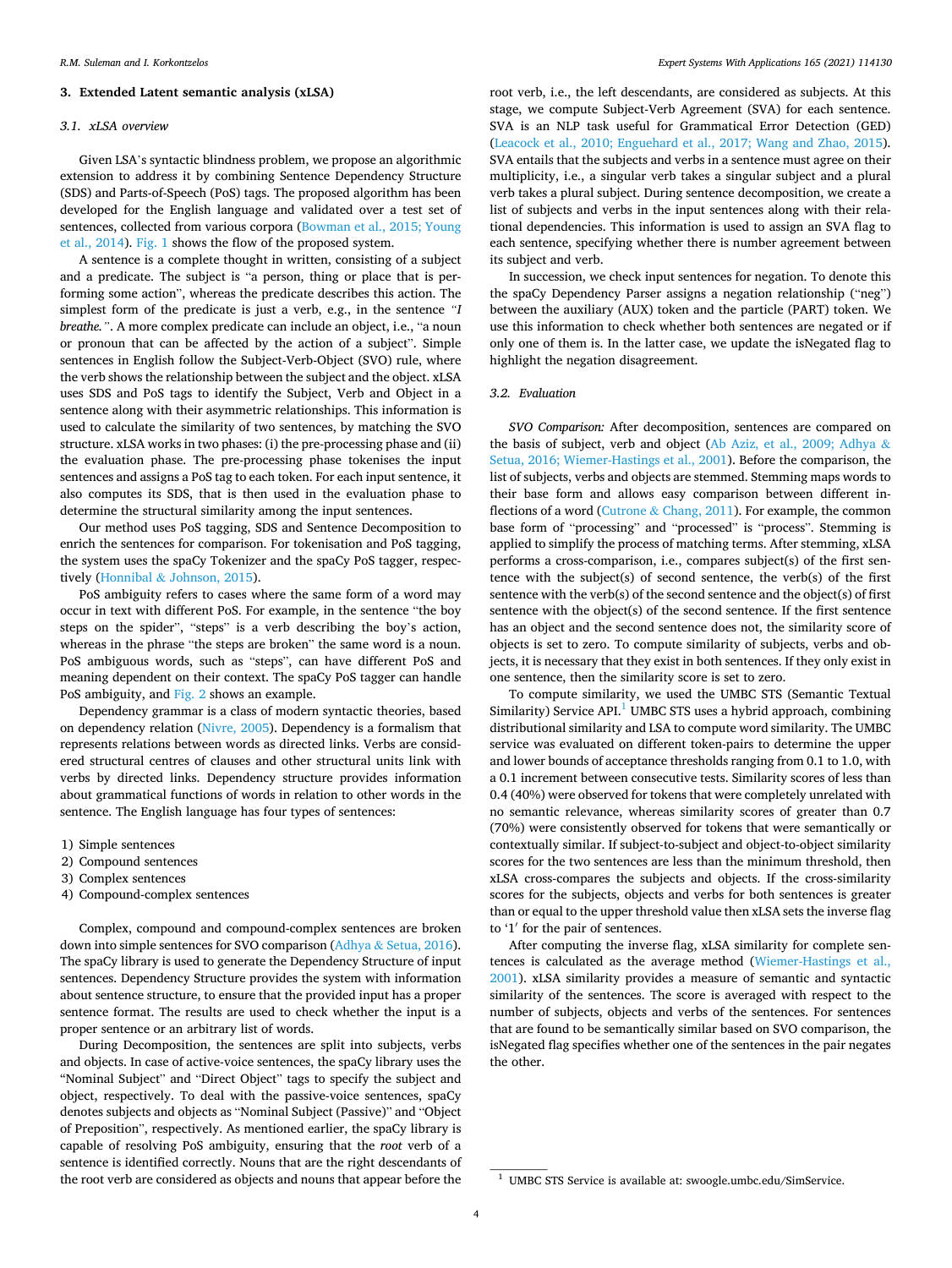<span id="page-4-0"></span>

**Fig. 2.** The spaCy POS tagger produces different SDSs for the PoS ambiguous word "steps".

## **4. Experiments and results**

### *4.1. Dataset*

For our experiments, we used sentences from two publicly available datasets ([Bowman et al., 2015; Young et al., 2014](#page-7-0)). The datasets contain pairs of English sentences that are semantically similar to each other. The SNLI corpus ([Bowman et al., 2015](#page-7-0)), is a collection of 570 k human written English sentences. The Flickr corpus [\(Young et al., 2014\)](#page-8-0), contains 30 k English sentences. The selection criterion for sentence pairs was semantic relatedness, for both corpora.

We selected three categories of sentences. The first category contains semantically similar pairs of sentences. The second category contains pairs of sentences with similar words, but complete opposite (inverse) meaning. The third category contains pairs of semantically related sentences, where one of the sentences had a negation in it. All three categories include sentences in active voice or passive voice, and can contain multiple subjects, verbs and objects. Some sentences have no verb, instead of which only helping verb was used in the sentence. A few sentences also included 'gerunds' which can be used as a noun or a verb depending upon the context of the sentence.

### **5. Experiments**

# *5.1. Experiment I*

The first experiment compared pairs of semantically similar sentences, where one sentence was in active voice and the second sentence was in passive voice. We considered pair of sentences such as "the boy is stepping on a spider" and "the spider is being stepped on by a boy". Table 1 shows the PoS tags for each sentence.

After PoS tagging, xLSA decomposed the sentences into subjects, verbs and objects on the basis of their dependency structures. Table 2 shows the generated SVO structure. The subject, verb and object of the first sentence were compared with the subject, verb and object of the second sentence. This comparison was used to calculate the similarity scores between the two sentences on the basis of SVO values. Table 3 shows the Subject Similarity Score (SubSim Score), Objects Similarity Score (ObjSim Score) and Verbs Similarity Score (VerbSim Score). The xLSA Similarity Score (xLSA Score) was calculated by using an averaging formula. In this scenario, xLSA and LSA had equal sentence similarity scores, since the sentences had the same meaning. Inverse and Negation flags were set to zero, since the sentences have the same subjects and objects and none of them is negated.

# **Table 1**

Experiment I: Words with corresponding PoS tags.

| The<br>DT | <b>First Sentence</b><br>boy<br>NN | is<br>VBZ | stepping<br>VBG | on<br>IN       | a<br>DT  | Spider<br>NN |         |           |
|-----------|------------------------------------|-----------|-----------------|----------------|----------|--------------|---------|-----------|
| The<br>DT | Second Sentence<br>spider<br>NN    | is<br>VBZ | being<br>VBG    | stepped<br>VBN | on<br>IN | by<br>IN     | a<br>DT | boy<br>NN |

| Table 2                                   |  |
|-------------------------------------------|--|
| Experiment I: SVO structure of sentences. |  |

| Sentences  | Subject | Verb     | Object |
|------------|---------|----------|--------|
| Sentence-1 | Boy     | Stepping | Spider |
| Sentence-2 | Boy     | Stepped  | Spider |

| Table |  |
|-------|--|
|-------|--|

| Experiment I: LSA vs xLSA. |  |  |  |  |
|----------------------------|--|--|--|--|
|----------------------------|--|--|--|--|

| SubSim<br>Score | VerbSim<br>Score | ObjSim<br>Score | <b>xLSA</b><br>Score | <b>LSA</b><br>Score | Inverse | Negation |
|-----------------|------------------|-----------------|----------------------|---------------------|---------|----------|
|                 |                  |                 |                      |                     |         |          |

### *5.2. Experiment II*

In second experiment, we compared semantically related sentences with inverse meaning. For example, let us consider the sentences: "The cat climbs on the tree" and "The tree climbs on the cat". Table 4 shows the PoS tags of their words.

After PoS tagging, the dependency structure of the sentences were generated. Then, the sentences were decomposed into subjects, verbs and objects on the basis of their dependency structure, as shown in [Table 5.](#page-5-0) The Subject, Verb and Object similarity scores were computed by matching "subject to subject", "verb to verb" and "object to object". If the similarity score of subjects and objects is less than 40% and the verb similarity score is greater than 70%, then a cross-comparison of the subject of the first sentence with object of the second sentence and the object of the second sentence with the subject of the first sentence is performed. If the cross-similarity score is greater than 70%, then the inverse flag is set to one. The default value for the inverse flag is zero. [Table 6](#page-5-0) shows that LSA computed a similarity score of 100%, whereas xLSA assigned a similarity score of 44% to this sentence pair. In addition, xLSA detected that the two sentences were inverse of each other and set the Inverse flag to one.

# *5.3. Experiment III*

**Table 4** 

The third experiment dealt with semantically similar sentences, where each sentence negates the other. For example, we considered sentences such as: "Alessandro Volta invented the battery" and "Battery was not invented by Alessandro Volta". [Table 7](#page-5-0) shows the words and PoS tags of the sentences. Then, the sentence dependency structures were

| First Sentence                                    |  |
|---------------------------------------------------|--|
| Experiment II: Words with corresponding PoS tags. |  |
| таріе 4                                           |  |

| <b>First Sentence</b> |                        |        |    |     |      |  |  |  |
|-----------------------|------------------------|--------|----|-----|------|--|--|--|
| The                   | cat                    | climbs | on | the | tree |  |  |  |
| DT                    | NN                     | VBZ    | IN | DT  | NN   |  |  |  |
|                       | <b>Second Sentence</b> |        |    |     |      |  |  |  |
| The                   | tree                   | climbs | on | the | cat  |  |  |  |
| DT                    | NN                     | VBZ    | IN | DT  | NN   |  |  |  |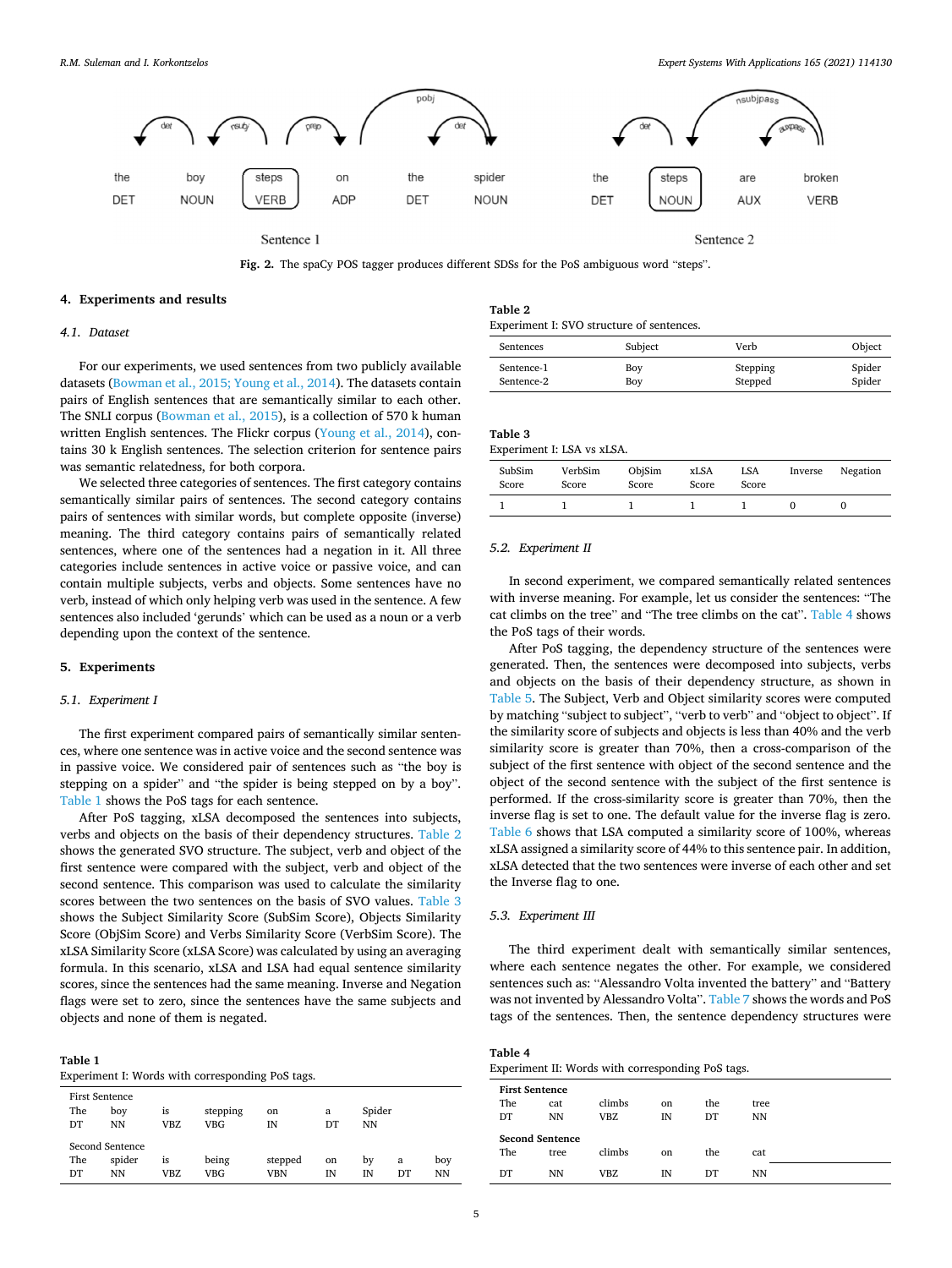#### <span id="page-5-0"></span>**Table 5**

Experiment II: SVO structure of sentences.

| Sentences  | Subject | Verb   | Object |
|------------|---------|--------|--------|
| Sentence-1 | cat     | climbs | tree   |
| Sentence-2 | tree    | climbs | cat    |

### **Table 6**

Experiment II: LSA vs xLSA Scores.

| SubSim<br>Score | VerbSim<br>Score | ObjSim<br>Score | xLSA<br>Score | LSA<br>Score | Inverse | Negation |
|-----------------|------------------|-----------------|---------------|--------------|---------|----------|
| 0.16            |                  | 0.16            | 0.44          |              |         |          |

used to determine voice as well as the subjects, verbs and objects, as shown in Table 8.

The subjects, verbs and objects were stemmed to their base forms that were then compared to compute semantic relatedness. The xLSA similarity score was evaluated based on the similarity between subjects, verbs and objects. If the xLSA similarity score is greater than 0.7, then xLSA checks negation in both sentences. If one of the sentences is negated, then the negation flag is set to one otherwise it remains zero. Table 9 shows that LSA computed a similarity score of 83% for this pair of sentences. xLSA computed a similarity score of 100% since it was able to handle the change in the voice of the sentences. The LSA score was less than the xLSA score because it took the adverb "not" into account during the computation. LSA was unable to identify that the sentences were semantically related and that the second sentence was negated, which inverted its meaning. xLSA produced a similarity score of 100% because it only considered the subject, verb and object in each sentence and set the negation flag to one. This means that xLSA identified that the sentences are semantically similar but mutually contradicting, as one of them is negated.

### *5.4. Experiment IV*

In the fourth experiment we compared sentences with similar words, where one of the words appears with a different PoS in each sentence. For example, consider the sentences "john writes a report" and "john reports a murder". In the first sentence, "report" is a noun, whereas in the second sentence "reports" is a verb. Table 10 shows the words and PoS tags of the sentences. In the first sentence, "writes" was tagged as the verb and "report" was tagged as a noun, which qualifies it as an object. In the second sentence, "reports" was tagged as a noun and no verbs were found. For sentences without verbs, xLSA counts the number of nouns and if it is greater than one then it matches the list of nouns (subjects) with a pre-defined array of verbs whose forms are also used as nouns. If a match is found, xLSA considers that noun as a verb and marks its position. In the second sentence, the word "reports" was marked as the verb. In succession, the subjects, verbs and objects in the sentences were identified as shown in Table 11. The stemmed subjects, verbs and objects were then compared to compute similarity scores, as shown in [Table 12](#page-6-0). The two sentences were quite different from each other on the semantic level, however LSA assigned a similarity score of 72%. xLSA gave a similarity score of 52%, which is below the acceptable similarity

## **Table 7**

Experiment III: Words with corresponding PoS tags.

threshold of 70% for our scheme.

### *5.5. Experiment V*

As mentioned in the beginning of this paper, current NLP research has mainly focussed on Deep Learning methods, which exploit neural networks to learn representations of text in order to solve NLP tasks. Many state-of-the-art methods have shown promising results on a variety of NLP tasks such as Text Classification, Name Entity Recognition, Semantic Role Labelling, Grammatical Error Detection, Information extraction, Intent Detection and Slot Filling, Language modelling etc. A survey on the applications of Deep Learning for NLP provides an insight into the depth and breadth of current NLP research [\(Otter et al., 2020](#page-8-0)). Since the focus of our study is LSA, i.e., a statistical approach, it makes sense to see how it would compare to the more recent techniques. We evaluated our approach against some of the current well-known publicly available NLP models: Google's USE, BERT and XLNet on the task of computing semantic similarity for short/simple English sentences. USE adopts a transformer-based architecture, able to handle context in text spans. This allows USE to generate sentence-level embeddings. BERT is also based on a transformer architecture that uses an attention mechanism to learn contextual relations amongst tokens in text. BERT uses encoders and decoders to read text and generate predictions,

# **Table 8**

Experiment III: SVO structure of sentences.

| Sentences  | Subject          | Verb     | Object  |
|------------|------------------|----------|---------|
| Sentence-1 | alessandro volta | invented | battery |
| Sentence-2 | alessandro volta | invented | battery |

| SubSim<br>Score | VerbSim<br>Score | ObjSim<br>Score | xLSA<br>Score | <b>LSA</b><br>Score | Inverse | Negation |
|-----------------|------------------|-----------------|---------------|---------------------|---------|----------|
|                 |                  |                 |               | 0.83                |         |          |

#### **Table 10**

Experiment IV: Words with corresponding PoS tags.

| <b>First Sentence</b> |                        |           |        |  |  |
|-----------------------|------------------------|-----------|--------|--|--|
| John                  | Writes                 | a         | report |  |  |
| <b>NNP</b>            | VBZ                    | DT        | NN     |  |  |
|                       | <b>Second Sentence</b> |           |        |  |  |
| John                  | Reports                | a         | murder |  |  |
| <b>NNP</b>            | <b>NNS</b>             | <b>RB</b> | NΝ     |  |  |

### **Table 11**

| Sentences  | Subject | Verb    | Object |
|------------|---------|---------|--------|
| Sentence-1 | john    | writes  | report |
| Sentence-2 | john    | reports | murder |

| <b>First Sentence</b><br>Alessandro<br><b>NNP</b> | volta<br><b>NNP</b> | invented<br><b>VBD</b> | the<br>DT  | battery<br><b>NN</b> |            |            |
|---------------------------------------------------|---------------------|------------------------|------------|----------------------|------------|------------|
| <b>Second Sentence</b><br><b>Battery</b>          | was                 | not                    | invented   | bv                   | alessandro | volta      |
| NN                                                | VBD                 | <b>RB</b>              | <b>VBN</b> | IN                   | <b>NNP</b> | <b>NNP</b> |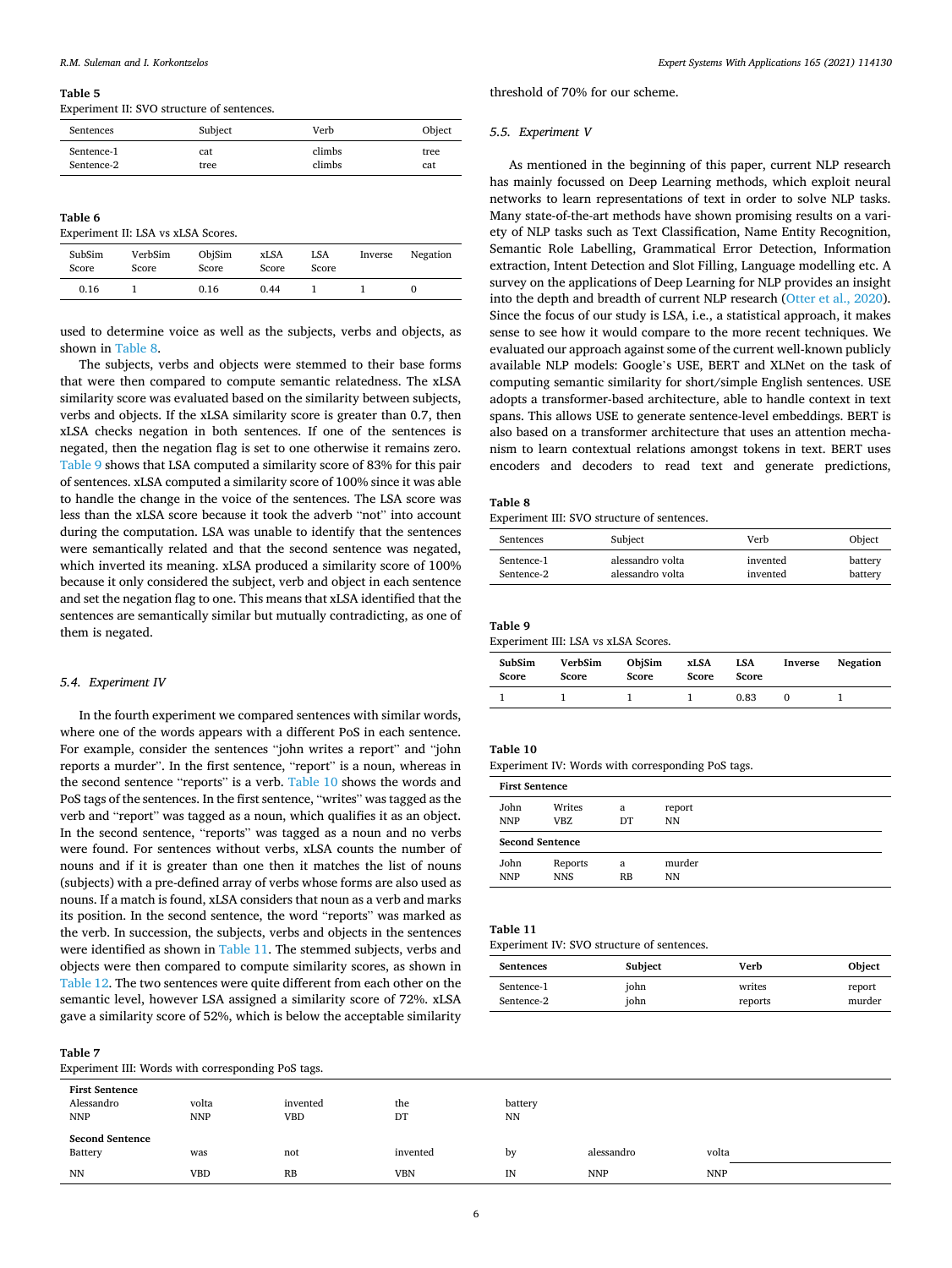#### <span id="page-6-0"></span>**Table 12**  Experiment IV: LSA vs xLSA Scores.

| SubSim<br>Score | VerbSim<br>Score | ObjSim<br>Score | xLSA<br>Score | LSA<br>Score | Inverse | <b>Negation</b> |
|-----------------|------------------|-----------------|---------------|--------------|---------|-----------------|
|                 | 0.47             | 0.11            | 0.52          | 0.72         |         |                 |

respectively. XLNet is a generalized autoregressive pre-training method that exploits directional dependencies of context words to predict the following words in text. It also makes use of a transformer architecture, in particular Transformer XL [\(Dai et al., 2019](#page-7-0)), to learn long-term dependencies.

For this evaluation, we used the same sentence-pairs that were used in the evaluation of xLSA against simple LSA. Google provides pretrained models for USE along with an interactive Jupyter Notebook on their cloud-based environment, Google Colab.<sup>2</sup> The notebook code was not modified, apart from adding a command to display the similarity results as real numbers rather than plotting them on a heatmap. Similarly, spaCy also provides a Jupyter notebook for the Colab environment that allows to use spaCy's implementation of BERT and XLNet models.<sup>3</sup> Again, the models were used out-of-the-box, i.e., no code changes or parameter tuning was performed for any of the models. [Table 13](#page-7-0) shows the results of a single sentence-pair comparison, while the complete evaluation is presented in the next section. xLSA assigns the lowest and most accurate similarity score to this sentence pair.

### **6. Results**

The experiments discussed in section 4.2 highlight xLSA's capability to handle frequently occurring scenarios in text matching. Due to subtle ambiguities in natural language, the results of semantic similarity measures can be unpredictable. Sentences may be assessed as highly similar due to the occurrence of common terms, but still have completely different meaning. For evaluation, we tested xLSA against simple LSA, Google's USE, BERT and XLNet on a set of 100 sentencepairs. [Table 14](#page-7-0) provides the average similarity scores produced by each technique.

### *6.1. xLSA vs LSA*

Simple LSA gives a semantic similarity score of 100% to all the sentences that have similar words, irrespectively of the effect they have on the meaning of a sentence. xLSA has been designed to calculate semantic similarity not only based on similar words, but also on the syntactic structure of the sentences and the positioning of words in them. This allows xLSA to distinguish between sentences that are semantically related on the surface level, i.e., based on the words that they contain, but convey completely different meaning.

LSA does not consider the impact of negation on the meaning of sentences, therefore it fails to identify similarity correctly, when one of the sentences is negated. Using xLSA, all sentence pairs in the test set that contained at least one negation sentence were identified successfully. This means that two sentences might have a high semantic relatedness score, since they have common words, however, if one of the sentences negates the other, then the semantic similarity between them is adjusted to address this negation. [Table 15](#page-7-0) shows some examples of inverse sentences in the test set, which were successfully flagged as inverse by our algorithm.

LSA also does not consider the syntactic structure of sentences during comparison. This means that comparing a complete sentence with a list

of words can yield a similarity score as high as 100%. This might be counter-intuitive for applications that require proper sentences to be matched, e.g., automated answer grading systems. To overcome this, xLSA not only tests the sentences on the semantic level, but proper syntactic structure is also validated to ensure that the input is not a list of keywords. xLSA has identified all such instances successfully.

### *6.2. xLSA vs Deep learning-based techniques*

We evaluated xLSA against 3 Deep Learning-based (DL) models: USE, BERT and XLNet on the same set of sentence-pairs that was used to evaluate xLSA against simple LSA. The dataset contained short simple sentences in English. xLSA along with all the DL models provided high similarity scores for sentences that were semantically similar. DL models use contextual word embeddings to analyse the meaning of text and compute similarity. Following simple LSA, these approaches overlook changes in the sentence structure. For example, the sentence-pair "the cat climbed a tree" and "a tree climbed the cat" have complete opposite meanings, however all of the DL models gave a greater than 85% similarity score to this pair, and also all other similar sentence pairs in the test set. In addition, these models do not capture negation, hence sentences such as "the cat climbed the tree" and "the cat did not climb the tree" receive a greater than 85% similarity score. On the other hand, since DL models are trained on huge amounts of textual data, they able to generalize better and perform well for sentences with ambiguous structures.

# **7. Conclusion**

Natural language carries huge complexity and uncertainty due to its ambiguous nature. This makes automated analysis and extraction of useful information from a given text a very difficult task. Natural Language Understanding (NLU) has garnered a lot of research interest due to its use in achieving seamless virtual conversational interfaces. Understanding text forms the basis of many advanced NLP tasks, and requires systems to gracefully manage the ambiguities of natural language. Latent Semantic Analysis (LSA) is a corpus-based approach that computes similarity of text within a corpus using algebraic techniques. LSA is used in document classification, semantic search engines, automated short answers grading and many more tasks. LSA-based evaluation has been shown to correlate strongly with human grading results ([Gutierrez et al., 2013](#page-7-0)). LSA considers the semantic relationship among words, but it overlooks the structure of a sentence, which may cause a logically wrong answer to be treated as correct. Syntax plays a key role in understanding the meaning of a sentence and traditional LSA is blind to it.

To mitigate LSA's syntactic blindness problem, this paper aimed to provide an extension to LSA (xLSA), focussing on syntactic composition as well as the semantic relations in sentences. xLSA analyses sentences to identify their proper sentence structure using Sentence Dependency Structures (SDS) and the positioning of Parts-of-Speech (PoS) tags. If the sentences have a proper structure, then xLSA focuses on dependency structures and decomposes each sentence into Subject, Verb and Object (SVO). The sentences are compared based on the similarity between the SVOs. xLSA can identify inverse sentences by cross comparing subjects and objects of the two sentences. xLSA also identifies negation in a pair of semantically related sentences, where one of the sentence negates the other.

In English, many words are PoS ambiguous, i.e., can be used both as verbs and nouns. Most PoS taggers cannot differentiate among these words in a sentence. xLSA addresses this problem during the dependency structure phase, by using a list of words that can be used both as nouns and verbs. Our solution is limited to this list of PoS ambiguous words. We have tested xLSA with semantically similar sentences from two corpora against simple LSA and 3 Deep Learning models. xLSA's results are very promising, but are limited by the number and categories of

 $^{\rm 2}$  colab.research.google.com/github/tensorflow/hub/blob/master/examples/colab/semantic\_similarity\_with\_tf\_hub\_universal\_encoder.ipynb.

<sup>3</sup> colab.research.google.com/github/explosion/spacy-pytorch-transformers/ blob/master/examples/Spacy\_Transformers\_Demo.ipynb.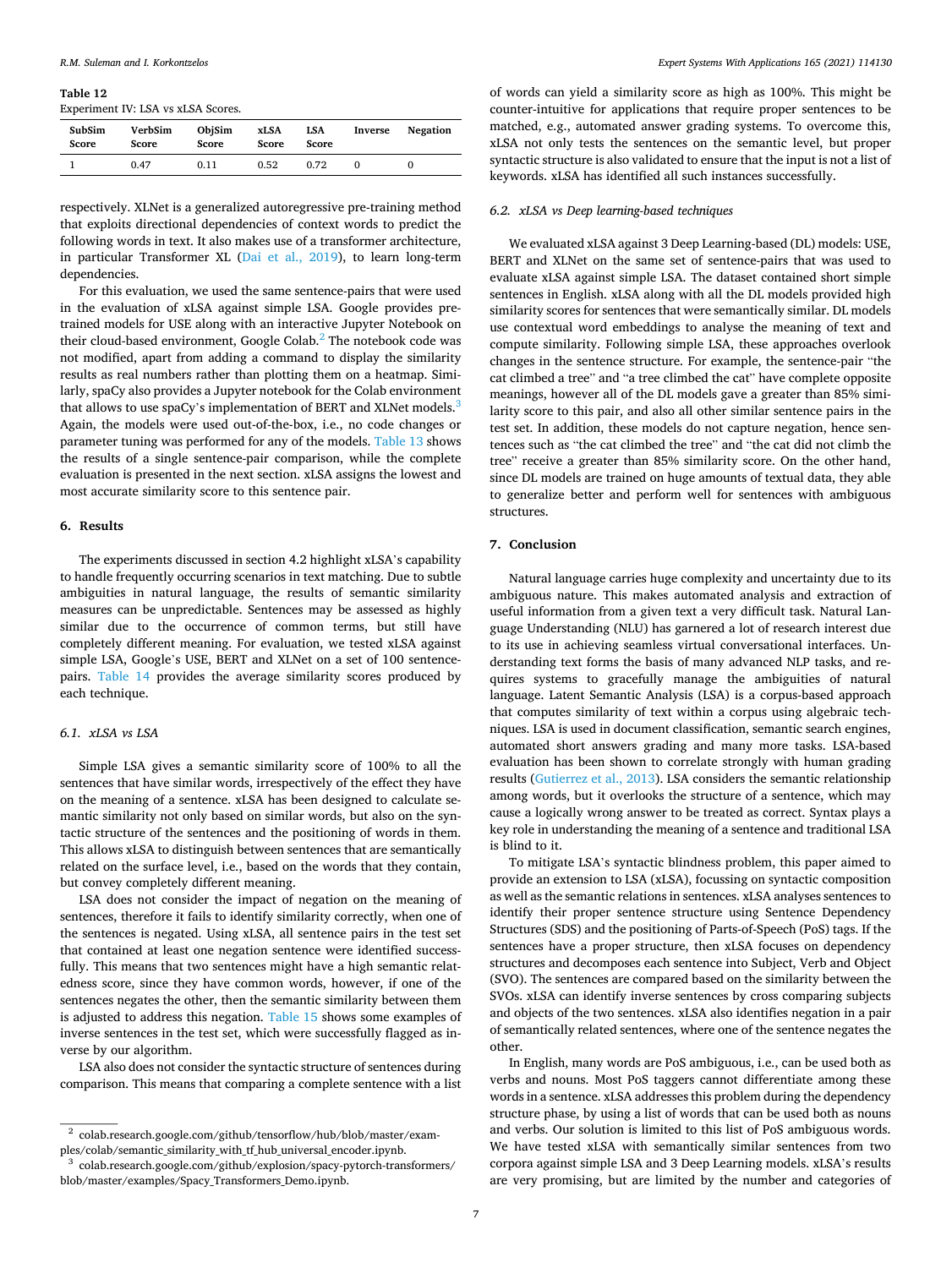### <span id="page-7-0"></span>**Table 13**

Experiment V: xLSA vs USE, BERT, XLNet.

|                        |                                                            | <b>ISEScore</b> | <b>BERTScore</b> | <b>XI NetScore</b> | ' SAScore |
|------------------------|------------------------------------------------------------|-----------------|------------------|--------------------|-----------|
| Sentence-.<br>Sentence | a murder<br>ı renori<br>tJohn report<br>John writes a<br>. | 0.63<br>.       | 0.78             | 0.78<br>$  -$      | 0.52      |

### **Table 14**

Evaluation Results.

| Sentence-Pair Type                                                                                                             | USEScore (Avg.) | <b>BERTScore (Avg.)</b> | XLNetScore (Avg.) | LSAScore (Avg.) | xLSAScore (Avg.) |  |
|--------------------------------------------------------------------------------------------------------------------------------|-----------------|-------------------------|-------------------|-----------------|------------------|--|
| Similar                                                                                                                        | 0.90            | 0.92                    | 0.98              | 0.99            | 0.96             |  |
| Inverse                                                                                                                        | 0.88            | 0.87                    | 0.97              | 1.0             | 0.38             |  |
| *Negated                                                                                                                       | **              | **                      | **                | **              | $1.0^{+}$        |  |
| *Checked only when sentences have a high similarity score**Negation not handled+xLSA captured all negative sentences correctly |                 |                         |                   |                 |                  |  |

**Table 15** 

Inverse sentences similarity scores.

| <b>Sentence Pair</b>                                                                       | <b>LSA</b><br>Score | xLSA<br>Score | Inverse |
|--------------------------------------------------------------------------------------------|---------------------|---------------|---------|
| the earth must revolve around the sun the sun<br>must revolve around the earth.            | 1                   | 0.55          | 1       |
| koko was asked to choose a house or a tree a<br>house or a tree were asked to choose koko. | 1                   | 0.34          | 1       |
| money cannot buy happiness.happiness cannot<br>buy money.                                  | 1                   | 0.36          |         |
| the hard disk stores data the data stores hard<br>disk.                                    | 1                   | 0.42          |         |
| the cat climbs on a tree the tree climbs on a cat                                          | 1                   | 0.44          |         |
| the dog bit a child the child bit a dog.                                                   |                     | 0.47          |         |
| tom is writing a letter and a book. letter and book<br>are writing tom.                    | 1                   | 0.33          |         |

sentences in the test set that was used for evaluation. We aim to address these limitations in the future, by increasing the types of sentences that can be handled by xLSA and running a more thorough evaluation.

### **CRediT authorship contribution statement**

**Raja Muhammad Suleman:** Conceptualization, Methodology, Investigation, Software. **Ioannis Korkontzelos:** Supervision, Methodology, Validation.

# **Declaration of Competing Interest**

The authors declare that they have no known competing financial interests or personal relationships that could have appeared to influence the work reported in this paper.

# **Acknowledgement**

This research work is part of the TYPHON Project, which has received funding from the European Union's Horizon 2020 Research and Innovation Programme under grant agreement No. 780251.

# **References**

- Ab Aziz, M. J., Dato'Ahmad, F., Ghani, A. A. A. \& Mahmod, R. (2009, October). Automated marking system for short answer examination (AMS-SAE). In 2009 IEEE symposium on industrial electronics & applications (Vol. 1, pp. 47–51). IEEE.
- Adhya, S. \& Setua, S. K. (2016). Automated short answer grader using friendship graphs. In Computer science and information technology-proceedings of the sixth international conference on advances in computing and information technology (ACITY 2016) (Vol. 6, No. 9, pp. 13–22).
- Bowman, S. R., Angeli, G., Potts, C. \& Manning, C. D. (2015). A large annotated corpus for learning natural language inference. arXiv preprint arXiv:1508.05326.
- Braun, D., Mendez, A. H., Matthes, F. \& Langen, M. (2017, August). Evaluating natural language understanding services for conversational question answering systems. In Proceedings of the 18th annual SIGdial meeting on discourse and dialogue (pp. 174–185).

Cer, D., Yang, Y., Kong, S. Y., Hua, N., Limtiaco, N., John, R. S. \& Sung, Y. H. (2018). Universal sentence encoder. arXiv preprint arXiv:1803.11175.

- Cutrone, L. \& Chang, M. (2011, July). Auto-assessor: computerized assessment system for marking student's short-answers automatically. In 2011 IEEE international conference on technology for education (pp. 81–88). IEEE.
- [Deerwester, Scott, Dumais, Susan T., Furnas, George W., Landauer, Thomas K., &](http://refhub.elsevier.com/S0957-4174(20)30878-2/h9000)  [Harshman, Richard \(1990\). Indexing by latent semantic analysis.](http://refhub.elsevier.com/S0957-4174(20)30878-2/h9000) *Journal of the [American society for information science, 41](http://refhub.elsevier.com/S0957-4174(20)30878-2/h9000)*(6), 391–407.
- Devlin, J., Chang, M. W., Lee, K. \& Toutanova, K. (2018). Bert: Pre-training of deep bidirectional transformers for language understanding. arXiv preprint arXiv: 1810.04805.
- Dai, Z., Yang, Z., Yang, Y., Carbonell, J., Le, Q. V. \& Salakhutdinov, R. (2019). Transformer-xl: Attentive language models beyond a fixed-length context. arXiv preprint arXiv:1901.02860.
- Enguehard, E., Goldberg, Y. \& Linzen, T. (2017). Exploring the syntactic abilities of RNNs with multi-task learning. arXiv preprint arXiv:1706.03542.
- [Evangelopoulos, N., Zhang, X., & Prybutok, V. R. \(2012\). Latent semantic analysis: five](http://refhub.elsevier.com/S0957-4174(20)30878-2/h0055)  methodological recommendations. *[European Journal of Information Systems, 21](http://refhub.elsevier.com/S0957-4174(20)30878-2/h0055)*(1), 70–[86](http://refhub.elsevier.com/S0957-4174(20)30878-2/h0055).

[Gomaa, W. H., & Fahmy, A. A. \(2013\). A survey of text similarity approaches.](http://refhub.elsevier.com/S0957-4174(20)30878-2/h0065)  *[International Journal of Computer Applications, 68](http://refhub.elsevier.com/S0957-4174(20)30878-2/h0065)*(13), 13–18.

- Gutierrez, F., Dou, D., Martini, A., Fickas, S. \& Zong, H. (2013, December). Hybrid ontology-based information extraction for automated text grading. In 2013 12th International conference on machine learning and applications (Vol. 1, pp. 359–364). IEEE.
- Han, L., Kashyap, A. L., Finin, T., Mayfield, J. \& Weese, J. (2013, June). UMBC\_ EBIQUITY-CORE: Semantic textual similarity systems. In Second joint conference on lexical and computational semantics (\*SEM), Volume 1: Proceedings of the main conference and the shared task: Semantic textual similarity (pp. 44–52).
- [Gulordava, Kristina, et al. \(2018\). Colorless green recurrent networks dream](http://refhub.elsevier.com/S0957-4174(20)30878-2/opt2w8d2s1u3w)  hierarchically. *[Proceedings of the 2018 Conference of the North American Chapter of the](http://refhub.elsevier.com/S0957-4174(20)30878-2/opt2w8d2s1u3w)  [Association for Computational Linguistics: Human Language Technologies](http://refhub.elsevier.com/S0957-4174(20)30878-2/opt2w8d2s1u3w)*, 1195–1205. [In press.](http://refhub.elsevier.com/S0957-4174(20)30878-2/opt2w8d2s1u3w)
- Hewitt, J. \& Manning, C. D. (2019, June). A structural probe for finding syntax in word representations. In Proceedings of the 2019 conference of the North American Chapter of the association for computational linguistics: Human language technologies, Volume 1 (Long and Short Papers) (pp. 4129–4138).
- Honnibal, M. \& Johnson, M. (2015, September). An improved non-monotonic transition system for dependency parsing. In Proceedings of the 2015 conference on empirical methods in natural language processing (pp. 1373–1378).
- Islam, M. M. \& Hoque, A. L. (2010, December). Automated essay scoring using generalized latent semantic analysis. In 2010 13th International conference on computer and information technology (ICCIT) (pp. 358–363). IEEE.
- [Jirasatjanukul, K., Nilsook, P., & Wannapiroon, P. \(2019\). Intelligent human resource](http://refhub.elsevier.com/S0957-4174(20)30878-2/h0100)  [management using latent semantic analysis with the internet of things.](http://refhub.elsevier.com/S0957-4174(20)30878-2/h0100) *International [Journal of Computer Theory and Engineering, 11](http://refhub.elsevier.com/S0957-4174(20)30878-2/h0100)*(2).
- Kakkonen, T., Myller, N. \& Sutinen, E. (2006). Applying part-of-speech enhanced LSA to automatic essay grading. arXiv preprint cs/0610118.
- Kanejiya, D., Kumar, A. \& Prasad, S. (2003). Automatic evaluation of students' answers using syntactically enhanced LSA. In Proceedings of the HLT-NAACL 03 workshop on building educational applications using natural language processing (pp. 53–60).
- Khurana, D., Koli, A., Khatter, K. \& Singh, S. (2017). Natural language processing: State of the art, current trends and challenges. arXiv preprint arXiv:1708.05148.

[Kuechler, W. L. \(2007\). Business applications of unstructured text.](http://refhub.elsevier.com/S0957-4174(20)30878-2/h0120) *Communications of the [ACM, 50](http://refhub.elsevier.com/S0957-4174(20)30878-2/h0120)*(10), 86–93.

- [Kuncoro, A., et al. \(2018\). LSTMs can learn syntax-sensitive dependencies well, but](http://refhub.elsevier.com/S0957-4174(20)30878-2/optwBRqgkCAWg)  modeling structure makes them better. *[In Proceedings of the 56th Annual Meeting of](http://refhub.elsevier.com/S0957-4174(20)30878-2/optwBRqgkCAWg)  [the Association for Computational Linguistics](http://refhub.elsevier.com/S0957-4174(20)30878-2/optwBRqgkCAWg)*, 1426–1436. In press.
- [Landauer, T. K., & Dumais, S. T. \(1997\). A solution to Plato](http://refhub.elsevier.com/S0957-4174(20)30878-2/h0125)'s problem: The latent [semantic analysis theory of acquisition, induction, and representation of knowledge.](http://refhub.elsevier.com/S0957-4174(20)30878-2/h0125)  *[Psychological Review, 104](http://refhub.elsevier.com/S0957-4174(20)30878-2/h0125)*(2), 211.

Landauer, T. K., McNamara, D. S., Dennis, S. \& Kintsch, W. (Eds.). (2007). Handbook of latent semantic analysis. Lawrence Erlbaum Associates Publishers.

[Landauer, T. K., Foltz, P. W., & Laham, D. \(1998\). Introduction to latent semantic](http://refhub.elsevier.com/S0957-4174(20)30878-2/h0135)  analysis. *[Discourse Processes, 25](http://refhub.elsevier.com/S0957-4174(20)30878-2/h0135)*, 259–284.